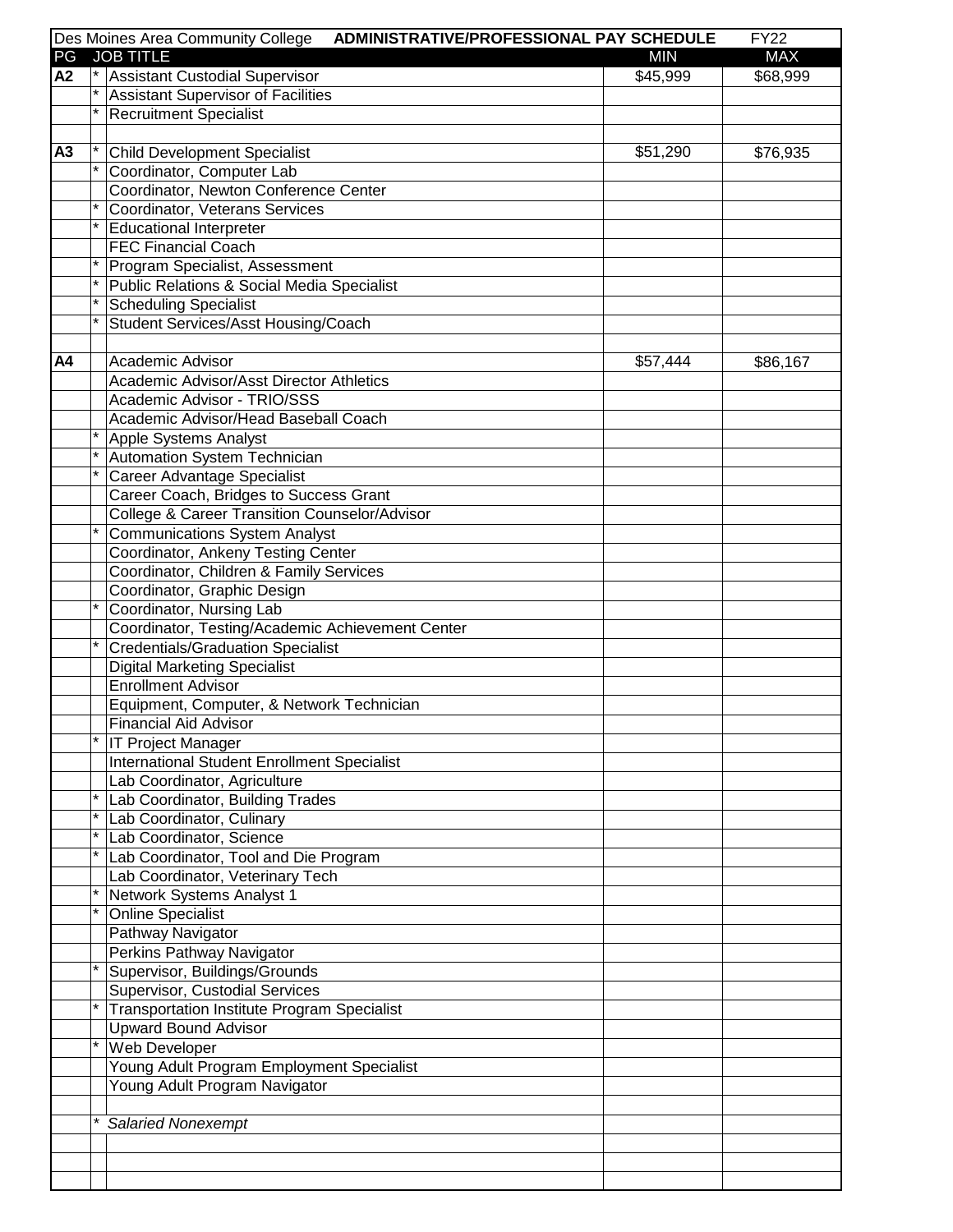|                | Des Moines Area Community College<br>ADMINISTRATIVE/PROFESSIONAL PAY SCHEDULE |            | <b>FY22</b> |
|----------------|-------------------------------------------------------------------------------|------------|-------------|
| PG             | <b>JOB TITLE</b>                                                              | <b>MIN</b> | <b>MAX</b>  |
| <b>A5</b>      | <b>Benefits Specialist</b>                                                    | \$65,731   | \$98,596    |
|                | Campus Health Spec./Nurse                                                     |            |             |
|                | Coordinator, Aquatics                                                         |            |             |
|                | Coordinator, Career Center                                                    |            |             |
|                | Coordinator, Cybersecurity/Helpdesk                                           |            |             |
|                | Coordinator, DMACC Student/Community Resources                                |            |             |
|                | Coordinator, Health and Wellness                                              |            |             |
|                | Coordinator, Online Career Academy                                            |            |             |
|                | Coordinator, Industry and Technology                                          |            |             |
|                | Coordinator, Program Development/Disability Services                          |            |             |
|                | <b>Coordinator, Recreation/Wellness Services</b>                              |            |             |
|                |                                                                               |            |             |
|                | Coordinator/Resident Housing                                                  |            |             |
|                | Coordinator, Student Activities                                               |            |             |
|                | Coordinator, Student Success Initiatives                                      |            |             |
|                | Coordinator, Technology Training - Online Emphasis                            |            |             |
|                | Coordinator, Technology Orientation & Development                             |            |             |
|                | Coordinator, TRIO SSS Program                                                 |            |             |
|                | Coordinator, TRIO Upward Bound Program                                        |            |             |
|                | Coordinator, Workforce Training Academy                                       |            |             |
|                | Coordinator, YouthBuild                                                       |            |             |
|                | <b>FEC Site Coordinator</b>                                                   |            |             |
|                | <b>Instructional Designer</b>                                                 |            |             |
|                | Lead Academic Advisor                                                         |            |             |
|                | Lead Career Coach, Bridges to Success Grant                                   |            |             |
|                | Media Liaison                                                                 |            |             |
|                | Membership Coordinator                                                        |            |             |
|                | Network Systems Analyst 2                                                     |            |             |
|                | <b>Payroll Specialist</b>                                                     |            |             |
|                | Process Improvement/Lean Facilitator                                          |            |             |
|                | Program Coordinator, Iowa DOT                                                 |            |             |
|                | Senior Coordinator, Graphic Design                                            |            |             |
|                | <b>Student Resource Specialist</b>                                            |            |             |
|                | Supervisor, Grounds/Transportation                                            |            |             |
|                |                                                                               |            |             |
|                |                                                                               |            |             |
| A <sub>6</sub> | <b>Application Support Analyst 2</b>                                          | \$77,532   | \$116,299   |
|                | <b>Assistant Registrar</b>                                                    |            |             |
|                | Assistant Director, Enrollment Services/CRM                                   |            |             |
|                | Assistant Director, Financial Aid                                             |            |             |
|                | Associate Director, Marketing/Public Relations                                |            |             |
|                | College & Careers Transfer Coordinator                                        |            |             |
|                | <b>Communications Specialist</b>                                              |            |             |
|                | Coordinator, Adjuncts and Personnel                                           |            |             |
|                | Coordinator, Benefits                                                         |            |             |
|                | Coordinator, Intermediary Network/Disability                                  |            |             |
|                | Coordinator, Network Systems                                                  |            |             |
|                | Coordinator, Program Dev Intermediary Network                                 |            |             |
|                | Coordinator, Purchasing                                                       |            |             |
|                | Coordinator, Technology & Applied Research                                    |            |             |
|                | Coordinator, TSA Associates Program                                           |            |             |
|                | <b>CRM Specialist, Ellucian Systems</b>                                       |            |             |
|                | Director, Children & Family Services                                          |            |             |
|                | <b>Grants Specialist</b>                                                      |            |             |
|                | Program Coordinator, Child Development Center                                 |            |             |
|                | Program Coordinator, H&PS/Nursing                                             |            |             |
|                |                                                                               |            |             |
|                | Research Analyst                                                              |            |             |
|                | Senior Network Systems Analyst                                                |            |             |
|                | Senior Programmer/Analyst                                                     |            |             |
|                |                                                                               |            |             |
|                | <b>Salaried Nonexempt</b>                                                     |            |             |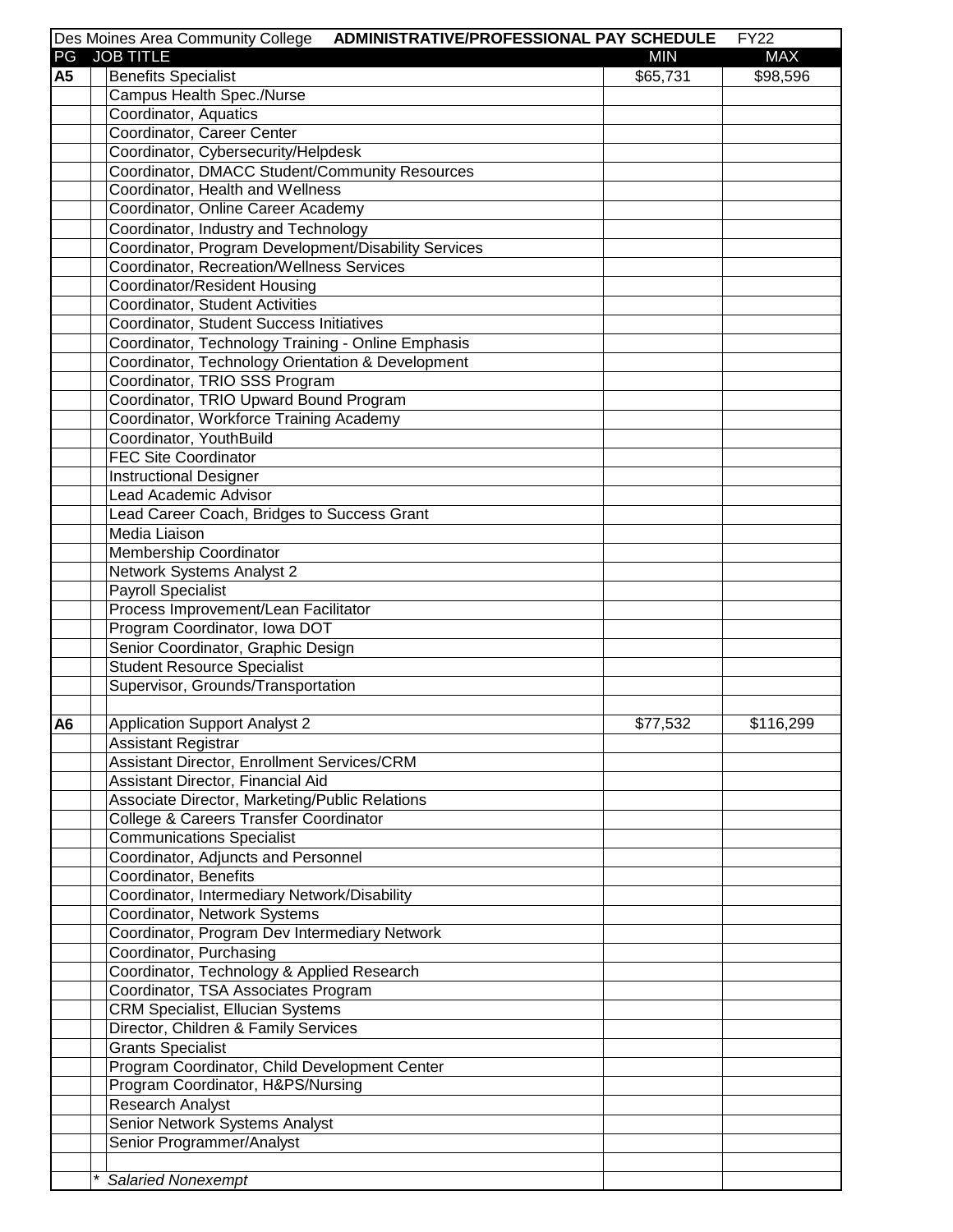|                | Des Moines Area Community College<br>ADMINISTRATIVE/PROFESSIONAL PAY SCHEDULE  |            | <b>FY22</b> |
|----------------|--------------------------------------------------------------------------------|------------|-------------|
| PG             | <b>JOB TITLE</b>                                                               | <b>MIN</b> | <b>MAX</b>  |
|                | (A6 continued from previous page)                                              |            |             |
| A <sub>6</sub> | Senior Web Developer                                                           | \$77,532   | \$116,299   |
|                | <b>Special Funds Accountant</b>                                                |            |             |
|                | Supervisor, Digital Marketing                                                  |            |             |
|                | Training Coordinator, WET Program                                              |            |             |
|                |                                                                                |            |             |
| <b>A7</b>      | Assistant Director, Student Development                                        | \$88,902   | \$133,352   |
|                | Assistant Director, Student Development/Evening                                |            |             |
|                | Assistant Director, Evelyn Davis Center                                        |            |             |
|                | Associate Director Career Advantage-Bridges Grant                              |            |             |
|                | Associate Director, Foundation                                                 |            |             |
|                | Compliance Officer                                                             |            |             |
|                | <b>Consultant, Business Solutions</b>                                          |            |             |
|                | Coordinator, Career Advantage                                                  |            |             |
|                | Coordinator, Continuing Education                                              |            |             |
|                | Coordinator, EMS/Fire Science Education                                        |            |             |
|                | Coordinator, Facilities & Security                                             |            |             |
|                | Coordinator, Hunziker Center                                                   |            |             |
|                | Coordinator, Process Improvement/Lean                                          |            |             |
|                | Director, Athletics                                                            |            |             |
|                | Director, Community & Global Engagement                                        |            |             |
|                | Director, Distance Learning & Technology                                       |            |             |
|                | Director, Employment                                                           |            |             |
|                | Director, Industry & Technology                                                |            |             |
|                | Director, Newton Career Academy                                                |            |             |
|                | Director, Payroll Services                                                     |            |             |
|                | <b>District Coordinator, Nursing</b>                                           |            |             |
|                | Network Design Engineer                                                        |            |             |
|                | Senior Accountant/Foundation Finance Manager                                   |            |             |
|                | Senior Business Solutions Analyst<br>Southridge Site Director/Career Advantage |            |             |
|                | Supervisor, Mechanical/Electrical                                              |            |             |
|                | Supervisor, Network Systems Analyst                                            |            |             |
|                | Supervisor, Student Accounts Receivable                                        |            |             |
|                | Supervisor, Technical Support                                                  |            |             |
|                | <b>Systems Engineer</b>                                                        |            |             |
|                | Systems Programmer/Oracle DBA                                                  |            |             |
|                |                                                                                |            |             |
| A8             | <b>Associate Controller</b>                                                    | \$93,971   | \$140,956   |
|                | Coordinator, Carroll Career Advantage & LCAN Grant                             |            |             |
|                | Director, Academic Support Services                                            |            |             |
|                | Director, Business Supp Serv/Strategic Business Dev                            |            |             |
|                | Director, Career Advantage CTE                                                 |            |             |
|                | Director, Career Advantage Enrollment Services                                 |            |             |
|                | Director, Career Advantage General Ed                                          |            |             |
|                | Director, Energy Management/Safety/Security                                    |            |             |
|                | Director, Enrollment Services/Registrar                                        |            |             |
|                | Director, Evelyn Davis Center                                                  |            |             |
|                | Director, Financial Aid                                                        |            |             |
|                | Director, Grants & Contracts                                                   |            |             |
|                | Director, Iowa Culinary Institute                                              |            |             |
|                | Director, Institutional Research                                               |            |             |
|                | Director, Justice Impacted Communities & Acad Serv                             |            |             |
|                | Director, Library Resources                                                    |            |             |
|                | Director, Physical Plant/Construction Services                                 |            |             |
|                | Director, Transportation Institute                                             |            |             |
|                | Director, Work Based Learning                                                  |            |             |
|                | Perry Site Director & Career Advantage Coordinator                             |            |             |
|                |                                                                                |            |             |